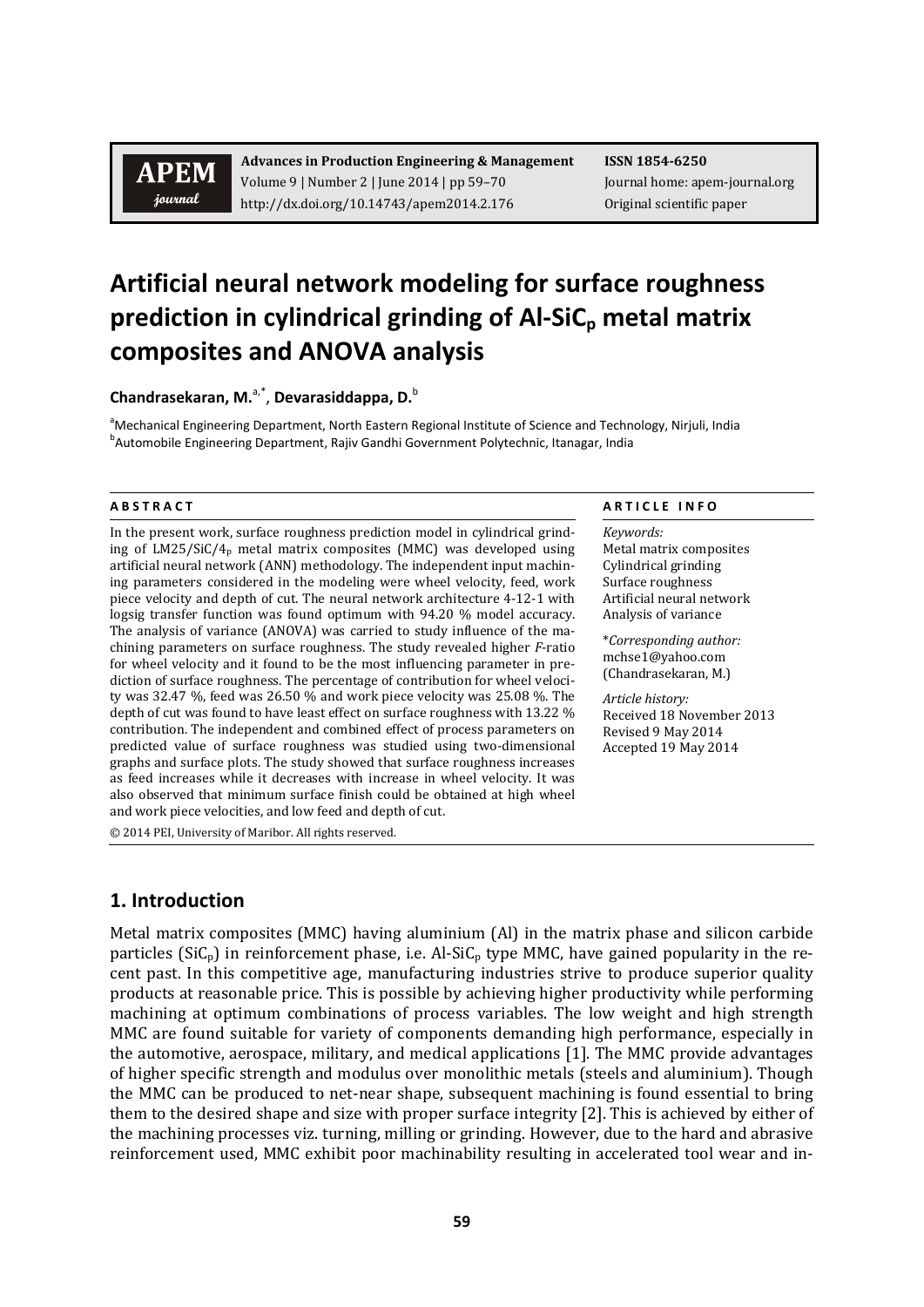creased manufacturing cost. Thus, higher machining cost has remained a major concern which has impeded significant use of MMC components  $[3, 4]$ .

Surface roughness  $(R_a)$  is one of the main attributes of a machined component that characterizes surface topography. It is evidently influenced by cutting parameters, work-tool material, tool geometry and statistical variation during machining. Surface roughness predominantly describes the quality of finish and plays a crucial role in various engineering applications. Reasonable surface finish is always desirable to improve tribological aspects and aesthetic appearance where as excessive surface finish involves higher machining cost. Surface finish of a machined component is defined as the degree of smoothness of surface as a result of roughness, waviness and flaws generated due to machining. Among various methods available, center line average (CLA) method is most commonly used for the measurement of surface roughness. In this method, surface roughness is measured as the average deviation from the nominal surface and mathematically expressed as in Eq. 1.

$$
R_a = \frac{1}{L} \int_0^L |Y(x)| dx \tag{1}
$$

where,  $R_a$  is arithmetic average deviation from the mean line, *L* is sampling length, and *Y* is ordinate of the roughness profile.

Modeling of surface roughness prediction has been attempted using multiple regression analysis, response surface methodology (RSM), fuzzy logic (FL), and artificial neural network (ANN). The study of influence of cutting parameters on surface roughness in MMC machining has been the focused area in academia. The soft computing techniques viz. ANN and FL found effective to model machining processes which are complex in nature.

Among the gamut of soft computing techniques, ANN and FL are the two important methods effectively applied for modelling and optimization of machining processes. Number of researchers has used these tools to develop predictive models in various machining processes. In the area of machining, ANN modelling techniques have been commonly used for the prediction of surface roughness, cutting forces, tool wear, tool life and dimensional deviation [5]. Recently, gravitational search algorithm (GSA) was applied for modelling of a turning process with multiple responses (main cutting force, surface roughness and tool life) by Hrelja et al. [6]. The coefficients of the polynomial model for each of the responses were optimized iteratively using PSO algorithm. The optimized model for cutting force was reported to be most accurate with  $1.75\%$ average error (maximum error: 6.3 %) followed by prediction model for surface roughness (average error:  $5.85\%$ , maximum error:  $43\%$ ) and tool life (average error:  $24.5\%$ , maximum error:  $60\%$ ). The higher values of error were attributed to fewer datasets used in the knowledge base during the learning phase. The ANN and FL techniques were used to develop knowledge based system for prediction of surface roughness in turning process [7]. The knowledge based system consisted of a ANN module which is used to generate large data set to form if-then rules of the fuzzy model. A methodology that requires small size data set for ANN modeling is presented by Kohli and Dixit [8]. Risbood et al. [9] developed a multilayer perceptron (MLP) model for prediction of multiple responses (surface roughness and dimensional deviation) in wet turning of steel with HSS tool with four input parameters. The error in surface roughness prediction was reported nearly 20 %.

Routara et al. [10] applied RMS to develop the second order mathematical models for surface roughness prediction. The models were further optimized by genetic algorithm (GA) to find the optimum cutting parameters.

Sonar et al. [11] used radial basis function neural network (RBFN) for prediction of surface roughness in turning process with same accuracy in shorter computational time. Contrarily, the surface roughness prediction using neural network (NN) model was found less accurate than FL and regression models in hard turning of AISI 4140 steel [12]. The RBFN found more accurate than multi variable regression analysis in the prediction of thrust force and surface roughness in drilling of carbon fiber reinforced polymer (CFRP) composite materials [13]. The NN and FL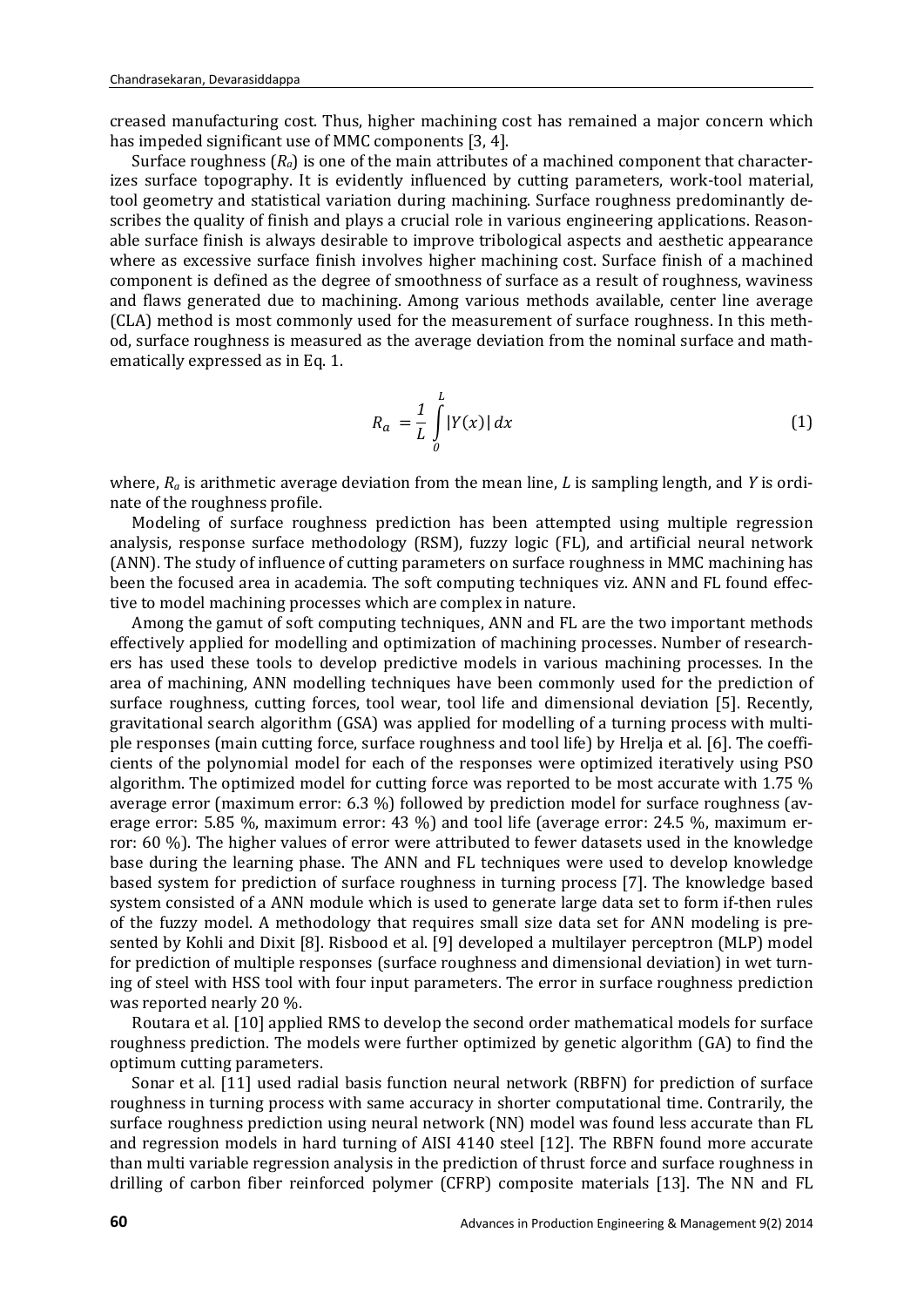models reported to predict multiple responses, i.e. material removal rate, tool wear and radial over cut with agreeable accuracy (prediction error  $4.94$ -16.22 %) in electrical discharge machining of AISI D2 steel [14]. Optimization of machining parameters using ANN was found effective in comparison with analysis of variance  $(ANOVA)$  by Muthukrishan and Davim  $[15]$  in turning of Al-SiC<sub>p</sub> MMC. The influence of machining parameters on surface roughness in drilling [16] and in end milling  $[17]$  of Al-SiC<sub>p</sub> MMC has been studied using RSM. The surface roughness is predominantly influenced by feed rate and cutting speed. The depth of cut reported to have least effect.

Thiagarajan et al. [18] have carried out experimental investigation of surface integrity during cylindrical grinding of  $LM25/SiC_p$  MMC and reported that wheel velocity, job velocity and feed are the main influencing factors. The NN prediction models based on two different training algorithms viz., scaled conjugate gradient  $(SCG)$  and Levenberg-Marquardt (LM) compared with multiple regression models in turning of AISI 1040 steel [19]. Both the NN models found better in prediction than regression model. A similar work was carried out by Pare et al. [20] for cutting force prediction in turning of titanium alloy. The ANN model prediction found superior to RSM. Edwin Raja Dhas and Somasundaram [21] found ANN technique and fuzzy logic to accurately predict weld residual stress. Devarasiddappa et al. [22] developed ANN model for predicting the surface roughness in end milling of Al-SiC<sub>p</sub> MMC using small set of experimental data sets. The predictive performance of the model was found highly encouraging with average error of 0.31  $\%$ as against  $0.53\%$  for the RSM published result.

Number of researchers has carried out the experimental study and modeling of different machining processes by employing both conventional and soft computing based methodology. Recently, ANN is used as popular and promising technique for prediction surface roughness in machining process. Though, a large number of research publications are available on MMC machining, few publications are available in MMC grinding. In this paper, development of ANN based model for prediction of surface roughness during cylindrical grinding of Al-SiC<sub>p</sub> MMC has been attempted. The various machining parameters and their influences on job surface roughness were studied. The development of ANN predictive model and analysis of process parameters is detailed out in subsequent sections.

## **2. Development of surface roughness prediction model**

In order to improve machining process, surface roughness prediction model is developed. There are four common techniques for the development of a prediction model: 1) multiple regressions, 2) physics based modeling, 3) ANN, and 4) FL based models. ANN is one of the most widely used artificial intelligent techniques and has been successfully employed by researchers. It has ability to learn the mapping between a set of input and output values.

### **2.1 Artificial neural network modeling**

The ANN is a data processing system consisting of a large number of simple and highly interconnected processing elements resembling biological neural system. It can be effectively used to determine the input-output relationship of a complex process and is considered as a tool in nonlinear statistical data modeling. A multilayer NN that works on back propagation learning algorithm was used in the present work. The ANN model was trained initially using experimental data so as to predict response variable(s) for unknown input datasets within reasonable accuracy.

In the present work, ANN model was developed for predicting surface roughness in cylindrical grinding of Al-SiC<sub>p</sub> MMC (i.e., LM25/SiC/4<sub>p</sub>) using vitrified-bonded white aluminium oxide grinding wheel. The independent input machining parameters considered were (a) cutting speed of the grinding wheel,  $V_s$  (m/min), (b) cutting speed of the work piece,  $V_w$  (m/min), (c) feed,  $f$  (m/min), and (d) depth of cut,  $d$  ( $\mu$ m). For training the neural network, real life datasets obtained through machining experimentation from experimental result of Thiagarajan et al. [19] were used. The four process parameters at three different levels were considered for experimentation. The level of the parameters considered is given in Table 1.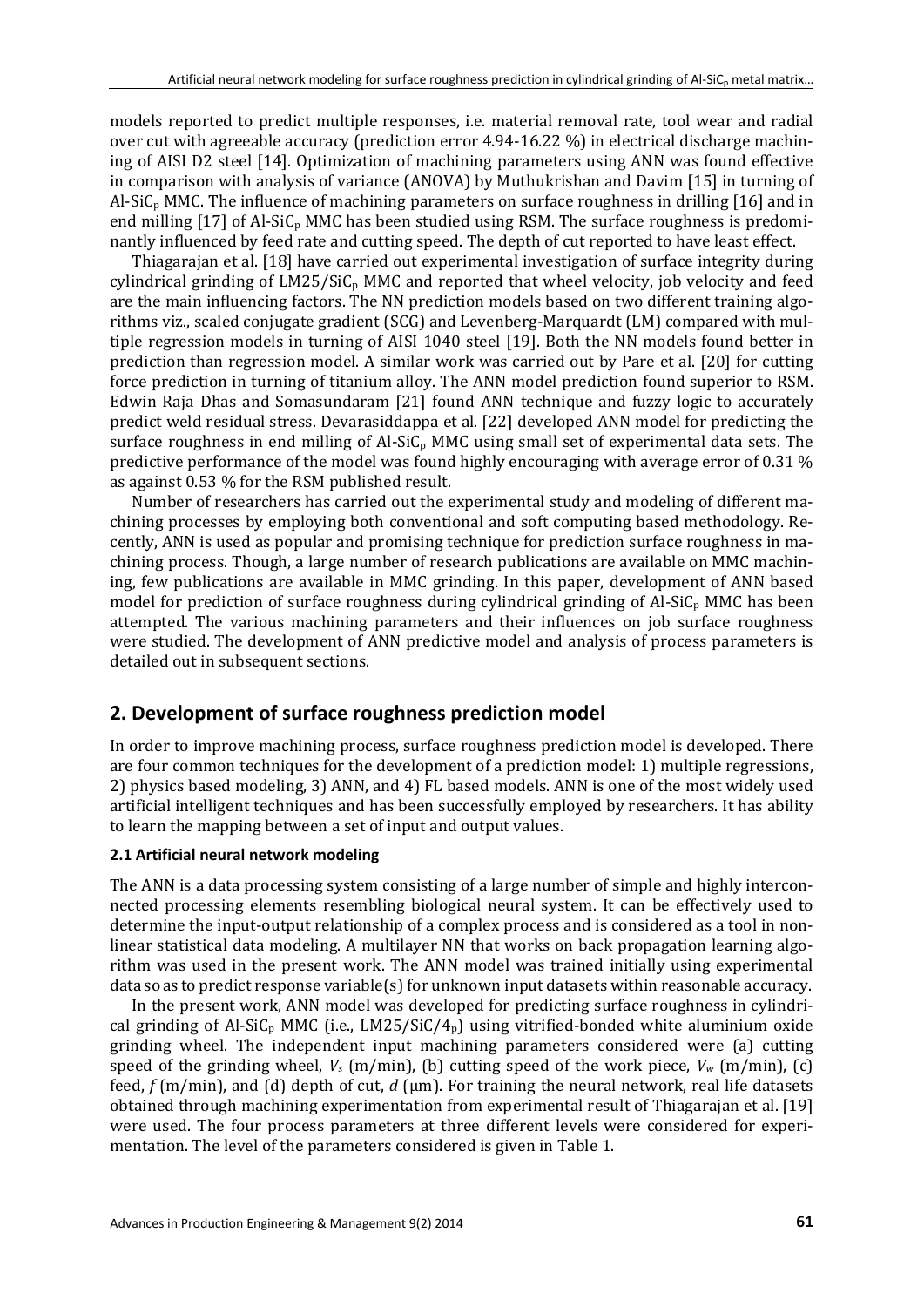| <b>Table 1</b> Levels of parameters used for experimentation |         |         |         |  |  |  |
|--------------------------------------------------------------|---------|---------|---------|--|--|--|
| Parameters                                                   | Level 1 | Level 2 | Level 3 |  |  |  |
| $V_s$ (m/min)                                                | 1414    | 2026    | 2639    |  |  |  |
| $V_w$ (m/min)                                                | 6.11    | 12.72   | 26.72   |  |  |  |
| f(m/min)                                                     | 0.06    | 0.09    | 0.17    |  |  |  |
| $d$ (µm)                                                     | 10      | 20      | 30      |  |  |  |

#### **2.2 Network architecture and training**

A typical multilayer ANN model consists of input, hidden and output layers. The ANN architecture consisting of an input layer with four neurons each representing one input variable, one hidden layer (12 neurons) and an output layer with one neuron having purelin processing function was employed in the present work. The model was trained using 20 experimental datasets given in Table 2 including corner datasets of each variable. The five datasets given in Table 3 were used for testing the model during training. The source code was written in MATLAB version 7.8.

| Sl. No         | $V_s$   | $V_w$   |         | d             | $\mathcal{R}_a$ |
|----------------|---------|---------|---------|---------------|-----------------|
|                | (m/min) | (m/min) | (m/min) | $\text{(µm)}$ | $(\mu m)$       |
| $\mathbf{1}$   | 1414    | 6.11    | 0.06    | 10            | 0.40            |
| $\overline{c}$ | 1414    | 6.11    | 0.06    | 30            | 0.58            |
| 3              | 1414    | 6.11    | 0.17    | 10            | 0.67            |
| $\overline{4}$ | 1414    | 12.72   | 0.06    | 10            | 0.34            |
| 5              | 1414    | 12.72   | 0.09    | 30            | 0.72            |
| 6              | 1414    | 12.72   | 0.17    | 20            | 0.78            |
| 7              | 1414    | 12.72   | 0.17    | 30            | 0.86            |
| 8              | 1414    | 26.72   | 0.06    | 10            | 0.25            |
| 9              | 2026    | 6.11    | 0.09    | 10            | 0.46            |
| 10             | 2026    | 6.11    | 0.17    | 30            | 0.80            |
| 11             | 2026    | 12.72   | 0.09    | 20            | 0.43            |
| 12             | 2026    | 26.72   | 0.06    | 10            | 0.19            |
| 13             | 2026    | 26.72   | 0.09    | 20            | 0.34            |
| 14             | 2026    | 26.72   | 0.17    | 30            | 0.42            |
| 15             | 2639    | 6.11    | 0.09    | 20            | 0.43            |
| 16             | 2639    | 6.11    | 0.17    | 30            | 0.52            |
| 17             | 2639    | 12.72   | 0.06    | 30            | 0.29            |
| 18             | 2639    | 26.72   | 0.06    | 10            | 0.18            |
| 19             | 2639    | 26.72   | 0.17    | 10            | 0.19            |
| 20             | 2639    | 26.72   | 0.17    | 30            | 0.38            |

**Table 2** Experimental datasets used for ANN model training

The Fig. 1 depicts the two layer feed forward NN used in this work. The input layer consists of 4 neurons as wheel speed, workpiece speed, feed and depth of cut being the control parameters. The output layer consists of one neuron having purelin processing function. The NN training was performed for desired error goal of 0.0001 by varying hidden layer neurons from 5-20 for two different transfer functions – tansig and logsig.

The number of neurons in the hidden layer plays a vital role in deciding the optimal architecture of the model. If less number of neurons are taken, the network may not be able learn the input-output relationship properly and the error in prediction will be higher. Increasing the number of neurons in the hidden layer gives more flexibility to the network because the network has more parameters it can optimize and hence learning can be more accurate.

| <b>Table 3</b> Lesting datasets used for ANN model development |         |         |         |          |              |
|----------------------------------------------------------------|---------|---------|---------|----------|--------------|
| Sl. No                                                         |         | $V_w$   |         |          | Ra           |
|                                                                | (m/min) | (m/min) | (m/min) | $\mu$ m) | ${\rm (µm)}$ |
|                                                                | 1414    | 6.11    | 0.09    | 20       | 0.69         |
| ∼                                                              | 1414    | 6.11    | 0.17    | 20       | 0.80         |
|                                                                | 1414    | 12.72   | 0.06    | 30       | 0.48         |
| 4                                                              | 1414    | 26.72   | 0.09    | 10       | 0.33         |
|                                                                | 2639    | 26.72   | 0.06    | 30       | 0.23         |

Table 3 Testing datasets used for ANN model development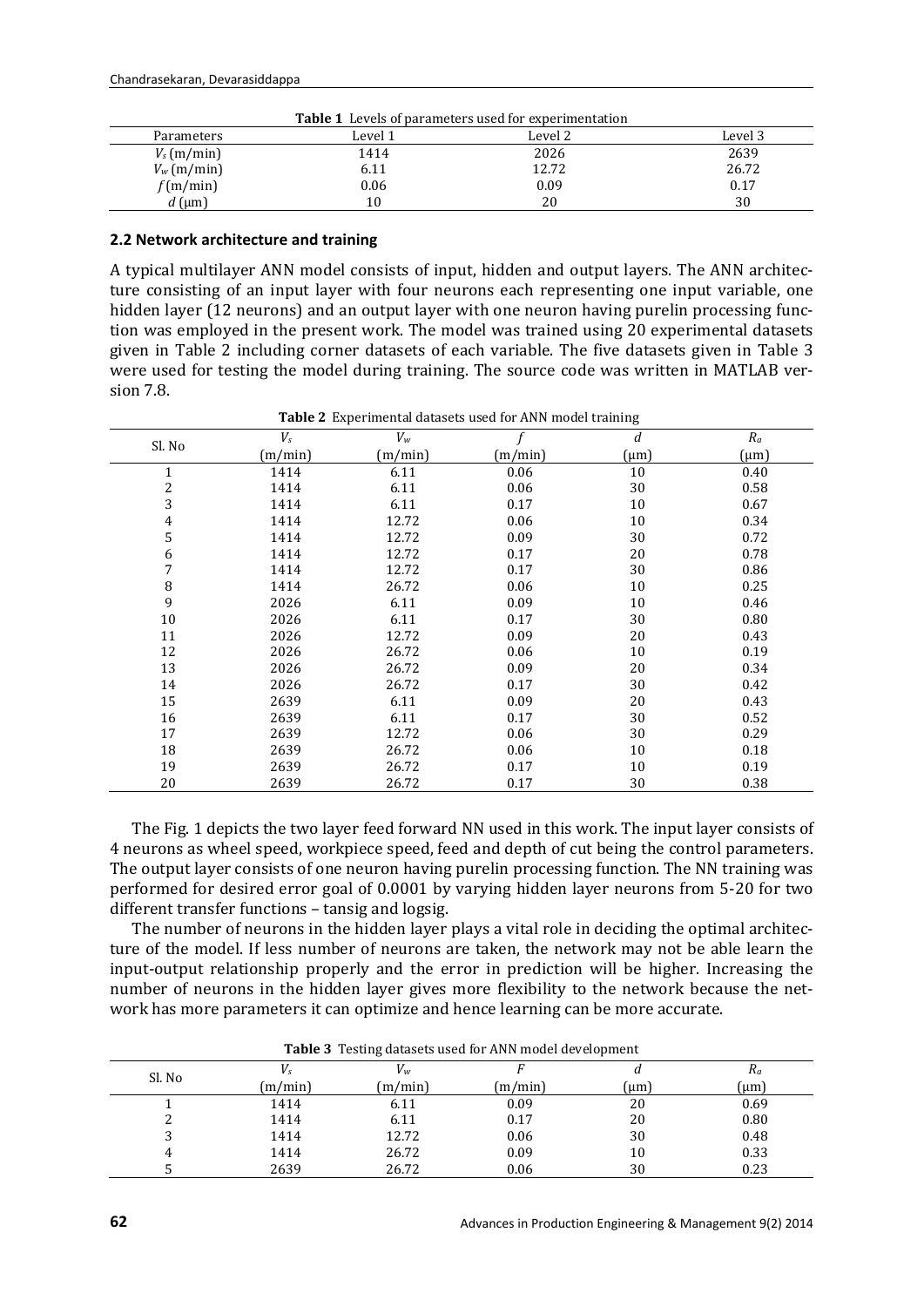

Fig. 1 Typical two layer NN architecture used

However, if the hidden layer neurons are too large, it might cause the problem to be undercharacterized since the network has to optimize more parameters than there are data vectors to constrain these parameters. Thus the generalization capability of the network and hence its performance is compromised with large number of neurons in the hidden layer. The selection of suitable transfer function is also equally important. The transfer function is used to calculate the output from the input parameters. In the present work, the log sigmoid (logsig) transfer function found suitable for the hidden layer. The Eq. 2 and Eq. 3 represent logsig and purelin transfer functions, respectively,

$$
a = logistic(s) = \frac{1}{1 + e^{-n}}\tag{2}
$$

$$
a = purelin(n) = n \tag{3}
$$

where  $n$  is net weighted input to the neuron.

The neural network was trained with different number of neurons (varying from five to twenty) and different transfer functions in the hidden layer. The maximum number of epochs allowed in each run is 25000. The code was run five times at each network topology with different initial random weights. The network configurations giving average percentage error in training and testing data set within 15  $%$  were recorded. A properly trained NN gives nearly equal training and testing error. A network having smaller training error exhibits poor generalization capability and thus predicts poorly for new datasets. The detail of training and testing error for different network topology is presented in Table 4 and its graphical representation is depicted in Fig. 2. 

| <b>Rapic +</b> Network training result for unferent architectures |                   |                          |         |                        |  |
|-------------------------------------------------------------------|-------------------|--------------------------|---------|------------------------|--|
| Sl. No.                                                           | NN architecture   | Average percentage error |         |                        |  |
|                                                                   |                   | Training                 | Testing | Effective error $(\%)$ |  |
|                                                                   | $4-6-1$ (tansig)  | 8.66                     | 12.12   | 3.46                   |  |
|                                                                   | $4-15-1$ (logsig) | 11.93                    | 8.53    | 3.40                   |  |
|                                                                   | $4-17-1$ (tansig) | 11.32                    | 14.59   | 3.27                   |  |
| 4                                                                 | $4-18-1$ (logsig) | 11.79                    | 14.38   | 2.59                   |  |
|                                                                   | $4-11-1$ (tansig) | 3.83                     | 5.73    | 1.90                   |  |
|                                                                   | $4-12-1$ (logsig) | 10.55                    | 9.35    | 1.20                   |  |

**Table 4** Network training result for different architectures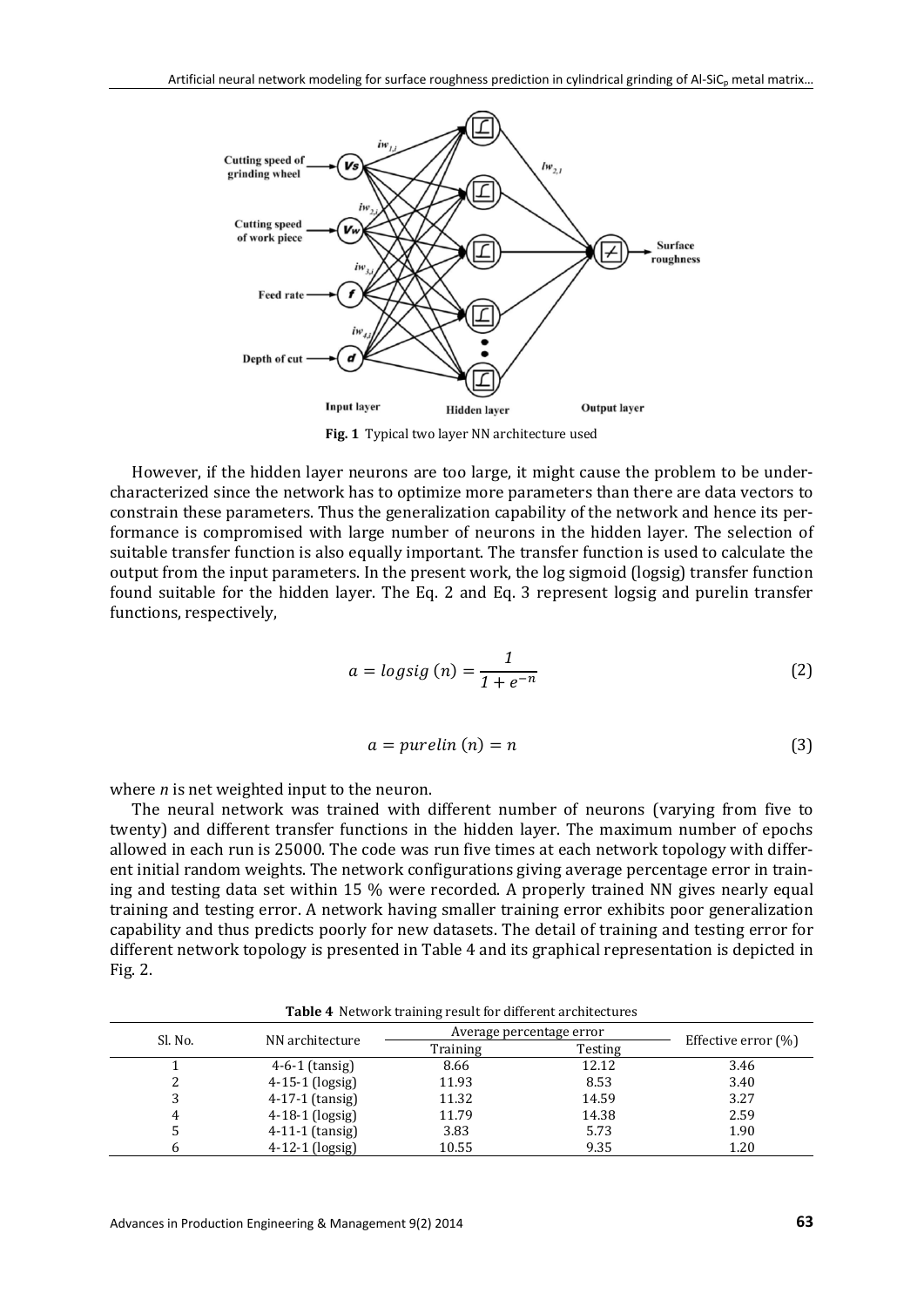

**Fig. 2** Selection of optimal NN architecture

The NN was trained using trainbr (Bayesian regulation back propagation) training function which uses Bayesian regularization. The training datasets of the converged network are given in Table 2. The testing datasets of the converged network are presented in Table 3. The network was trained with a different data set  $(80\%)$  each time, which were randomly selected. The testing datasets  $(20\%)$  were also selected randomly. The network converged at 362nd iteration. The weights and biases as well as sum squared weights of converged network remains constant. The sum squared error (SSE) during testing recorded approximately 0.1311 and remained constant. The SSE during training was found to be 0.4269. The mean squared error in training and testing datasets of the converged NN model was found to be 0.0025 and 0.0031 respectively.

The optimum number of neurons and the selected transfer function that produce minimum effective error found as best network architecture. The ANN architecture  $4-12-1$  with logsig transfer function giving effective error of  $1.20\%$  was found optimum in this work. At optimum network, weights and bias were saved and used to predict surface roughness for unknown datasets. 

#### **2.3 Network prediction performance**

Accuracy of the NN predictive model was tested for 10 randomly selected experimental datasets. The model predicted  $R_a$  values were compared with experimental values and percentage error was calculated. The results are presented in Table 5.

The maximum and minimum percentage error recorded as  $14.71\%$  and 0.0 %, respectively. The average percentage error (APE) and mean squared error (MSE) was computed using Eq. 4 and Eq. 5, respectively,

$$
APE = \frac{1}{n} \sum_{i=1}^{n} \left( \frac{|t_i - y_i|}{t_i} \right) \times 100
$$
\n(4)

$$
mse = \frac{1}{n} \sum_{i=1}^{n} (t_i - y_i)^2
$$
\n(5)

where  $t_i$  is target value for data set *i*,  $y_i$  is predicted value for data set *i*, and *n* is the total number of data sets.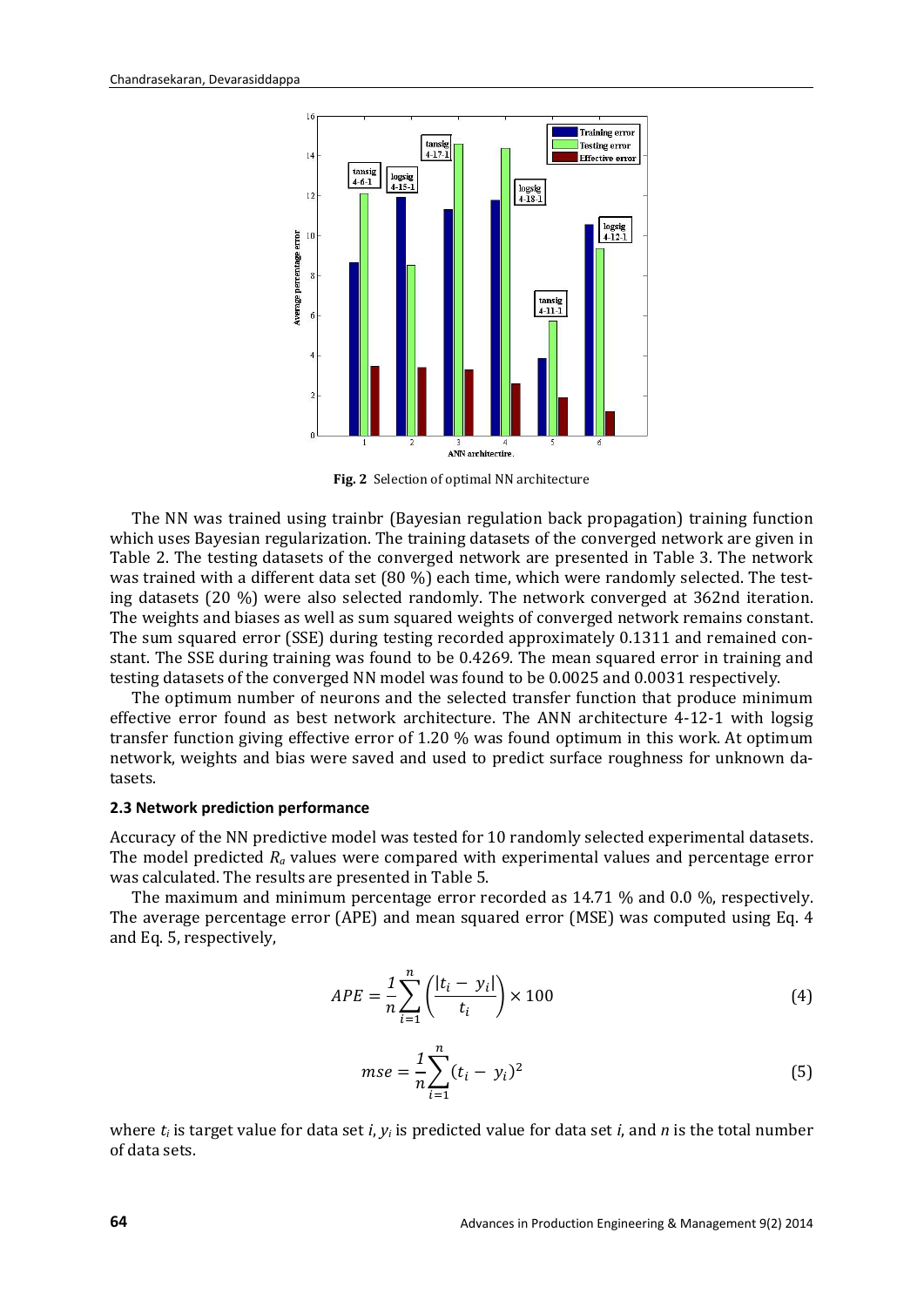| таріс э<br>vanuation result of heural network model |                  |               |         |               |           |            |                     |            |
|-----------------------------------------------------|------------------|---------------|---------|---------------|-----------|------------|---------------------|------------|
|                                                     |                  | Datasets used |         |               | $Ra$ (µm) |            |                     | Prediction |
| Sl. No.                                             | $V_s$<br>(m/min) | Vw<br>(m/min) | (m/min) | d<br>$\mu$ m) | Exp.      | <b>ANN</b> | Procentage<br>error | accuracy   |
|                                                     | 1414             | 6.11          | 0.06    | 20            | 0.54      | 0.51       | 5.56                | 94.44      |
| າ                                                   | 1414             | 6.11          | 0.09    | 10            | 0.52      | 0.57       | 9.62                | 90.38      |
| 3                                                   | 1414             | 6.11          | 0.17    | 30            | 0.88      | 0.89       | 1.14                | 98.86      |
| 4                                                   | 1414             | 26.72         | 0.09    | 30            | 0.5       | 0.46       | 8.00                | 92.00      |
| 5                                                   | 2026             | 12.72         | 0.06    | 20            | 0.34      | 0.31       | 8.82                | 91.18      |
| 6                                                   | 2026             | 26.72         | 0.06    | 30            | 0.29      | 0.29       | 0.00                | 100.00     |
| 7                                                   | 2026             | 26.72         | 0.09    | 30            | 0.34      | 0.39       | 14.71               | 85.29      |
| 8                                                   | 2639             | 6.11          | 0.06    | 20            | 0.34      | 0.36       | 5.88                | 94.12      |
| 9                                                   | 2639             | 12.72         | 0.17    | 30            | 0.52      | 0.51       | 1.92                | 98.08      |
| 10                                                  | 2026             | 6.11          | 0.06    | 20            | 0.42      | 0.41       | 2.38                | 97.62      |





Fig. 3 Validation result of NN model

The average percentage error and MSE was found to be  $5.80\%$  and  $0.00091$  respectively. The graphical representation of the NN prediction for validation data set is depicted in Fig. 3.

Model accuracy (MA) was computed as the average of individual accuracy on confirmation data set [23]. It is expressed by Eq. 6. The model accuracy of the developed model based on its predictive capability was found to be  $94.20\%$ .

$$
MA = \frac{1}{n} \sum_{i=1}^{n} \left( 1 - \frac{|t_i - y_i|}{t_i} \right) \times 100
$$
 (6)

## **3. Analysis of process parameters**

The NN predicted surface roughness values were analysed to study the effect of process parameters. ANOVA technique was used to determine the significant control parameters affecting surface roughness.

#### **3.1 Analysis of variance**

ANOVA is a method of portioning variability into identifiable sources of variation and the associated degree of freedom in the model. Four control parameters were considered in the present study. Each factor affects the response to a varying degree. There were 3 levels (low, medium, and high) on four control parameters having  $3<sup>4</sup>$  factorial designs of 81 experimental cutting conditions (datasets). The surface roughness for these datasets was predicted from the developed NN model.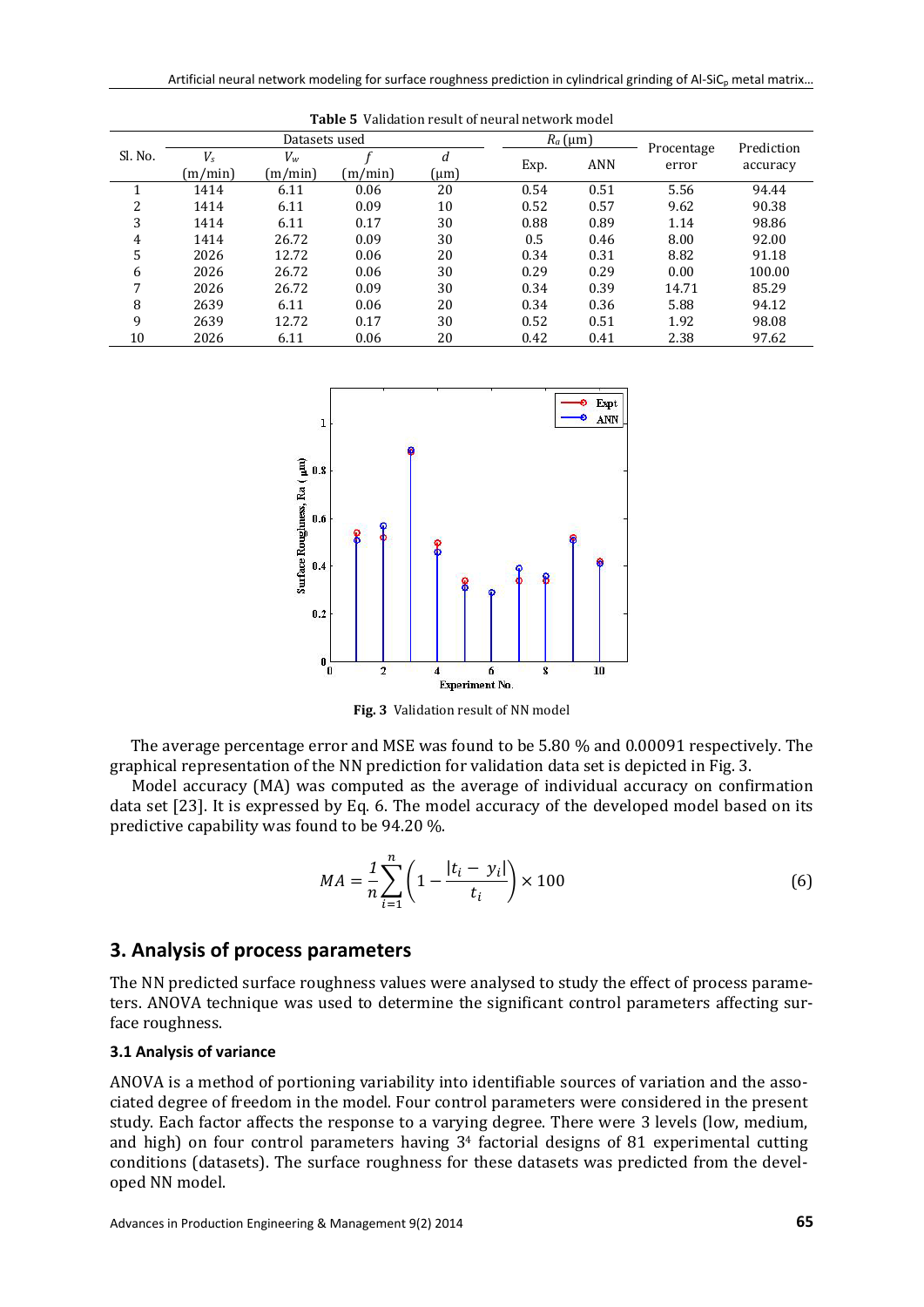ANOVA is used to decompose the total variability to quantify the effect machining parameters on surface roughness. The percentage contribution of machining parameters was estimated based on the sum of squares of responses. The grand total sum of squares (*SS<sub>grand</sub>*) was evaluated using the Eq. 7.

$$
SS_{grand} = \sum_{i=1}^{81} R_{ai}^2
$$
 (7)

The  $SS_{grand}$  is decomposed into sum of squares due to mean  $(SS_{mean})$  and total sum of squares  $(SS<sub>total</sub>)$  using Eq. 8 and Eq. 9, respectively,

$$
SS_{mean} = 81 \times R_{am}^2 \tag{8}
$$

$$
SS_{total} = \sum_{i=1}^{81} (R_{ai} - R_{am})^2
$$
 (9)

where  $R_{am}$  is mean of responses. The sum of squares due to a factor is equal to its total squared deviation from the overall mean. In the present study, there were 27 experiments for each factor at each level. The sum of squares due to factor  $A$  ( $SS_A$ ) was computed using the Eq. 10,

$$
SS_A = 27(R_{aA1} - R_{am})^2 + 27(R_{aA2} - R_{am})^2 + 27(R_{aA3} - R_{am})^2
$$
 (10)

where,  $R_{aA1}$ ,  $R_{aA2}$ , and  $R_{aA3}$  are the mean of  $R_a$  at the level 1, 2, and 3 of the factor A, respectively. The relative importance of factor A influencing the surface roughness was computed as the percentage contribution  $(PC_A)$  using Eq. 11.

$$
PC_A = \frac{SS_A}{SS_{total}} \times 100\tag{11}
$$

Similarly, the total sum of squares due to factor *B* (*SS<sub>B</sub>*), *C* (*SS<sub>C</sub>*) and *D* (*SS<sub>D</sub>*) and their respective percentage contribution  $PC_B$ ,  $PC_C$ , and  $PC_D$  were computed as detailed above. Table 6 shows the results of ANOVA for surface roughness. The degrees of freedom (DF), sum of squares (SS), mean of squares (MS), F-ratio and PC associated with each factor is also presented. This analysis was carried out at 5 % significance level, i.e. at 95 % confidence level.

The calculated values of the *F*-ratio showed high influence of the wheel velocity, feed and work piece velocity on surface roughness. The contributions of all the control parameters including error are presented pictorially in the pie chart shown in Fig. 4.

The cutting speed of the grinding wheel has the highest influence both in NN model as well as statistically on the surface roughness. Feed and cutting speed of work piece has almost equal influence on the surface roughness. However, the value of surface roughness is inversely proportional to work piece velocity but directly proportional to the feed. The error associated with the ANOVA analysis found minimum as 2.73 %.

| <b>Table 6</b> Result of ANOVA |    |        |       |         |        |  |
|--------------------------------|----|--------|-------|---------|--------|--|
| Control factors                | DF | SS     | MS    | F-ratio | РC     |  |
| A: Wheel velocity              |    | 71.77  | 35.88 | 358.88  | 32.47  |  |
| B: Job velocity                |    | 55.44  | 27.72 | 277.2   | 25.08  |  |
| C: Feed                        |    | 5858   | 29.29 | 292.9   | 26.50  |  |
| D: Depth of cut                |    | 29.20  | 14.60 | 146.0   | 13.22  |  |
| E: Error                       | 72 | 6.03   | 0.1   |         | 2.73   |  |
| Total                          | 80 | 221.02 |       |         | 100.00 |  |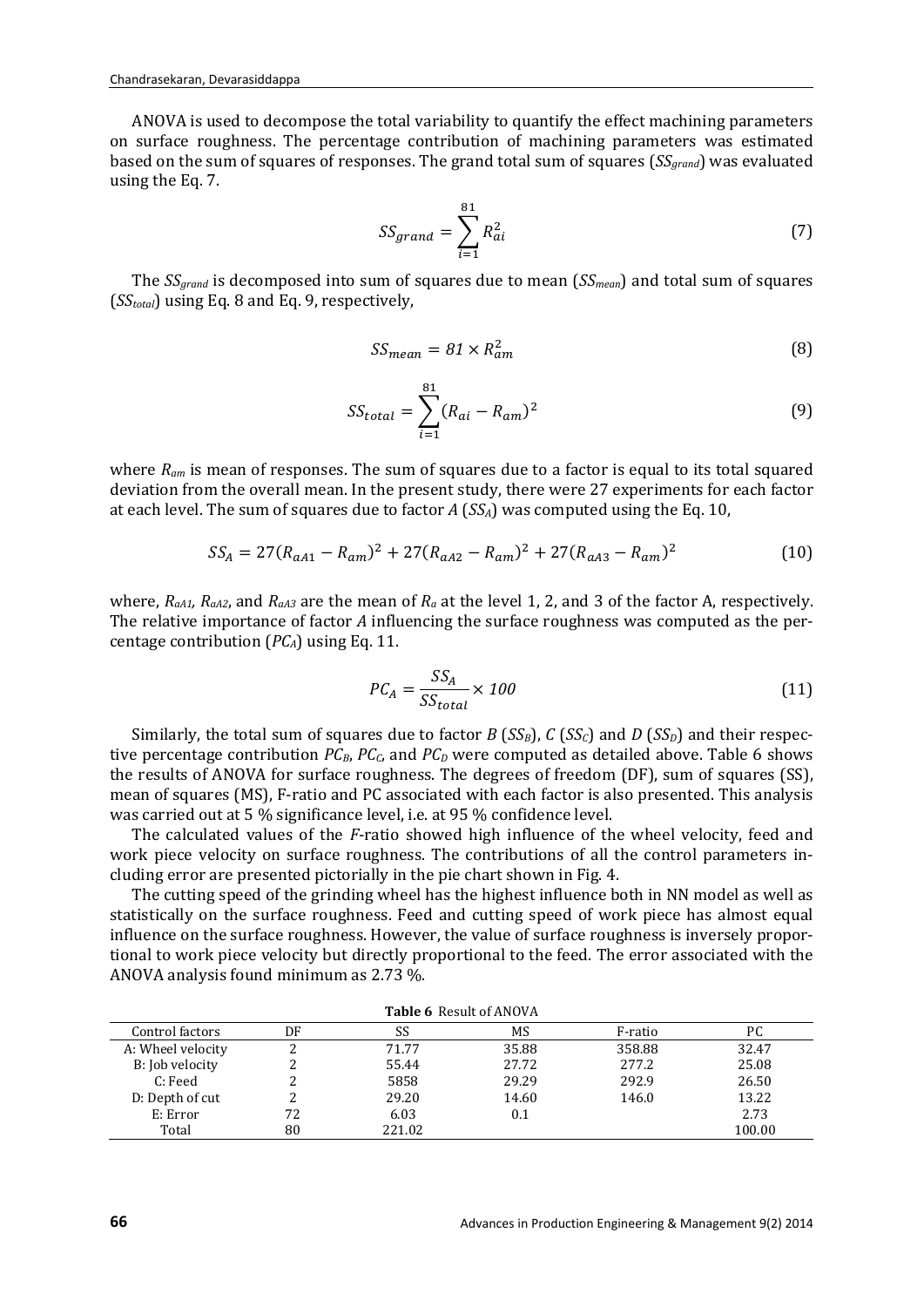

**Fig 4** Contribution of control parameters

#### **3.2 Study on influence of process parameters**

The performance of the NN based predictive model for predicting the surface roughness was found very encouraging with 5.80 % average percentage error when compared with the experimental results. Based on model prediction, the influence of the process parameters on surface roughness was studied. The effect of these parameters was plotted graphically and is shown in Fig. 5a and Fig. 5b. The increase in wheel speed and workpiece speed improves the surface finish (i.e. surface roughness value reduces) of the job. The value of surface finish deteriorates as work feed increases. The surface finish improves at lower depth of cut as the cutting load lowers at low feed and low depth of cut.

![](_page_8_Figure_5.jpeg)

**Fig 5** Effect of process parameters on surface roughness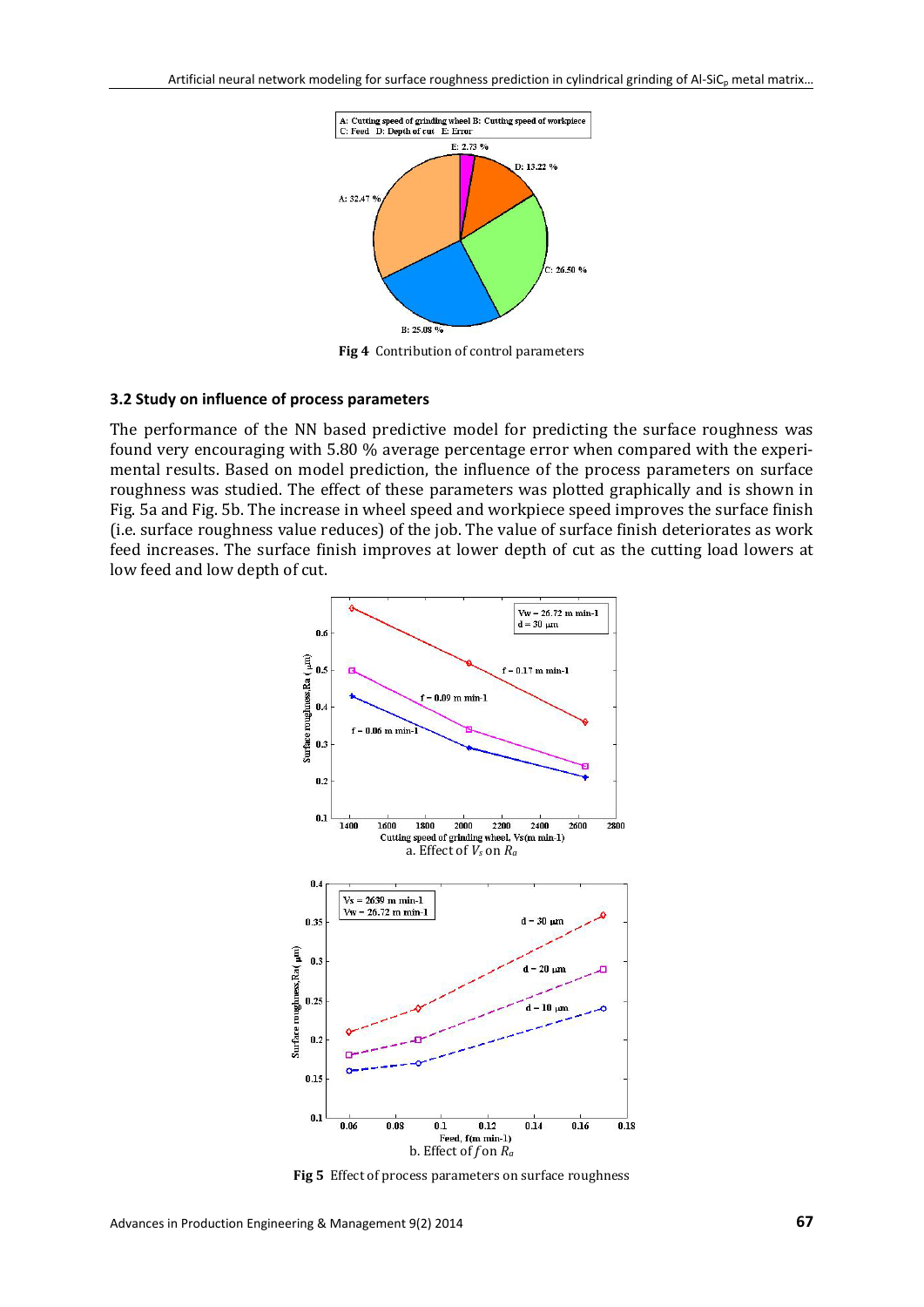![](_page_9_Figure_1.jpeg)

**Fig.** 6 Surface plots for combined effect of process parameters on  $R_a$ 

The Fig. 6a shows the surface plot of surface roughness with feed and wheel velocity when work piece velocity and depth of cut are kept constant. The increase in wheel velocity reduces the surface roughness value. On the other hand, in case of feed, the value of surface roughness increases as feed increases. The plot shows the effect these parameters for the workpiece velocity of 12.72 m/min and depth of machining of 20 μm. The same effect was seen on work piece velocity and feed verses surface roughness. The minimum surface roughness was obtained at low depth of cut. The Fig. 6b depicts the surface plot of surface roughness with feed and depth of cut when wheel velocity and work piece velocity are held constant. The plot reveals that the minimum surface roughness value can be obtained at low feed and low depth of cut. With the combination of all parameters improved surface finish was obtained at high wheel velocity and work piece velocity. However, in case of feed and depth cut, the improved surface finish obtained at low feed and depth of cut due to reduced cutting load.

## **4. Conclusion**

In the present work, the ANN model for prediction of surface roughness in cylindrical grinding of Al-SiC<sub>p</sub> MMC was developed. For NN modeling, the datasets were obtained from experimental result presented in [18]. The surface roughness value for different combination of process parameters was obtained and analyzed. The wheel velocity, work piece velocity, feed and depth of cut were considered as process parameters. The ANN architecture  $4-12-1$  with logsig transfer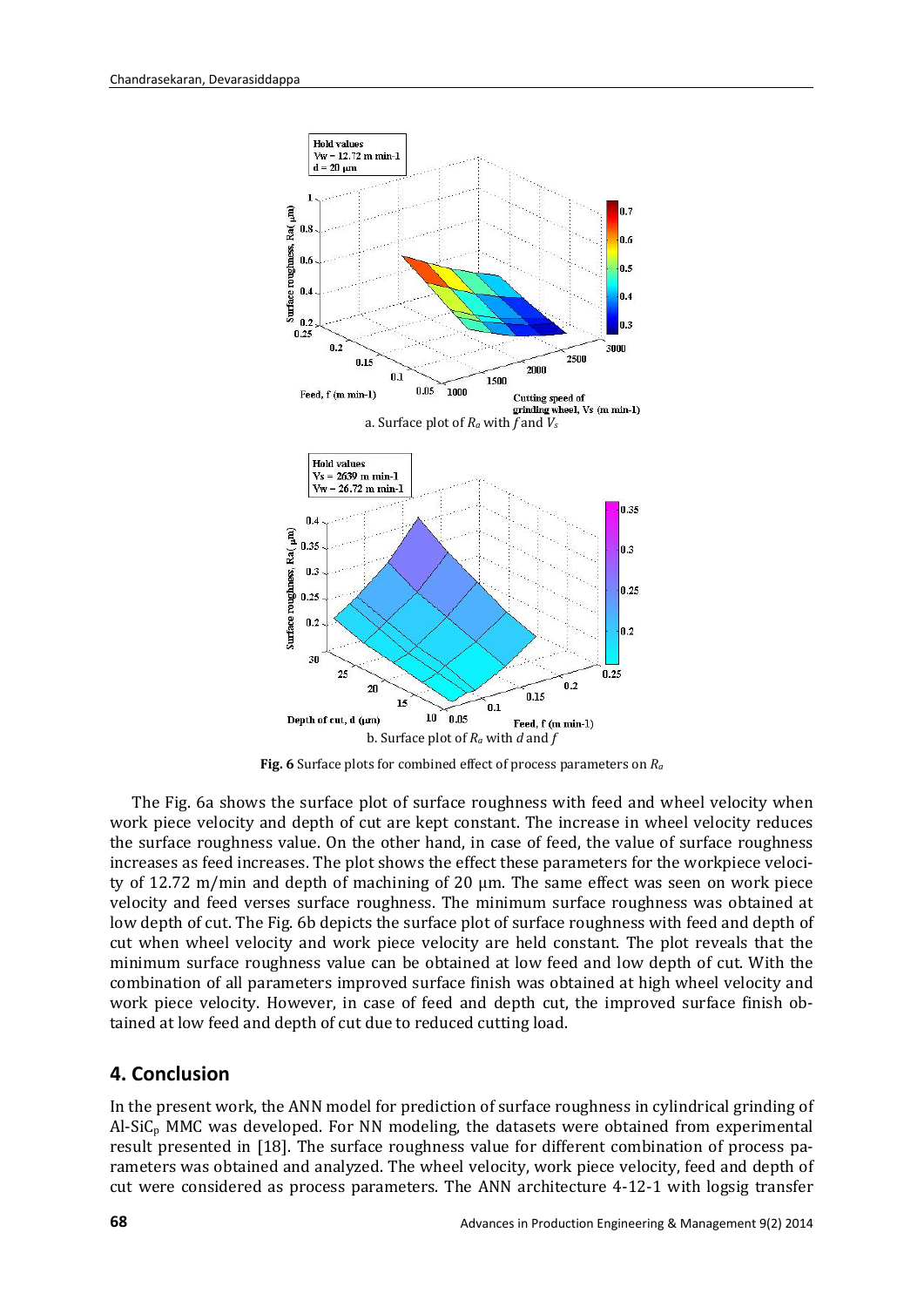function giving effective error of 1.20 % was found optimum in the present work. The predictive model was validated with confirmation datasets. Based on NN prediction model and analysis of the parameters, the following conclusions were drawn.

- The proposed neural network modeling was found easy and promising technique to develop predictive model for mapping input and output parameters. The developed model predicted surface roughness accurately for unseen data with 94.20 % model accuracy.
- The result of ANOVA showed highest *F*-ratio for wheel velocity and is the most significant influencing parameter for prediction of surface roughness. The percentage of contribution for wheel velocity was 32.47 %, feed was 26.50 %, and work piece velocity was 25.08 %. The depth of cut was found have least effect on surface roughness with 13.22 % contribution.
- The investigations on this study indicate that the process parameters wheel velocity, work piece velocity, feed and depth of cut are the primary influencing factors which affect the surface roughness of ground MMC component.
- The NN prediction revealed that better surface finish could be obtained at high wheel velocity and high work piece velocity. This is due to development of low grinding force at high speed of operation. The surface finish deteriorates at high feed and depth of cut as it increases the grinding load. The minimum surface finish was obtained with the combination of high wheel and workpiece velocity and low feed and depth of cut. The neural network predicted 0.16 µm being the minimum surface roughness at  $V_s = 2639$  m/min,  $V_w =$ 26.72 m/min,  $f = 0.06$  m/min and  $d = 10$   $\mu$ m.

The proposed methodology could be effectively employed for prediction of responses in variety of machining processes on different material combinations. The detailed ANOVA presented in this paper could be extended to study the influence of input variables on the response(s) in any of the machining processes effectively. The modeling technique discussed can be integrated with optimization algorithms.

## **Acknowledgement**

The authors acknowledge the financial support received from NERIST, Arunachal Pradesh in carrying out the research and preparation of the manuscript. Also the authors are thankful to the anonymous reviewers for their useful comments and suggestions to improve the quality of the manuscript.

## **References**

- [1] Chinmaya, R., Dandekar, D.R., Shin, Y.C. (2011). Molecular dynamics based cohesive zone law for describing Al-SiC interface mechanics, *Composites Part A: Applied Science and Manufacturing*, Vol. 42, No. 4, 355-363, [doi:](http://dx.doi.org/10.1016/j.compositesa.2010.12.005)  [10.1016/j.compositesa.2010.12.005.](http://dx.doi.org/10.1016/j.compositesa.2010.12.005)
- [2] Hung, N.P., Zhong, C.H. (1996). Cumulative tool wear in machining metal matrix composites Part I: Modelling, *Journal of Materials Processing Technology*, Vol. 58, No. 1, 109-113[, doi: 10.1016/0924-0136\(95\)02114-0.](http://dx.doi.org/10.1016/0924-0136(95)02114-0)
- [3] Lin, J.T., Bhattacharyya, D., Kecman, V. (2003). Multiple regression and neural networks analyses in composites machining, *Composites Science and Technology*,Vol. 63, No. 3-4, 539-548, [doi: 10.1016/S0266-3538\(02\)00232-4.](http://dx.doi.org/10.1016/S0266-3538(02)00232-4)
- [4] Cramer, D.R., Taggart, D.F. (2002). Design and manufacture of an affordable advanced-composite automotive body structure, In: *Proceedings of 19th International Battery, Hybrid and Fuel Cell Electric Vehicle Symposium & Exhibition*, Busan, Korea, 1-12.
- [5] Chandrasekaran, M., Muralidhar, M., Murali Krishna, C., Dixit., U.S. (2010). Application of soft computing techniques in machining performance prediction and optimization: a literature review, *The International Journal of Advanced Manufacturing Technology*, Vol. 46, No. 5-8, 445-464[, doi: 10.1007/s00170-009-2104-x.](http://dx.doi.org/10.1007/s00170-009-2104-x)
- [6] Hrelja, M., Klancnik, S., Irgolic, T., Paulic, M., Jurkovic, Z., Balic, J., Brezocnik, M. (2014). Particle swarm optimization approach for modelling a turning process, *Advances in Production Engineering & Management*, Vol. 9, No. 1, 21-30, [doi: 10.14743/apem2014.1.173.](http://dx.doi.org/10.14743/apem2014.1.173)
- [7] Abburi, N.R., Dixit, U.S. (2006). A knowledge-based system for the prediction of surface roughness in turning process, *Robotics and Computer-Integrated Manufacturing*, Vol. 22, No. 4, 363-372, [doi: 10.1016/j.rcim. 2005.](http://dx.doi.org/10.1016/j.rcim.2005.08.002) [08.002.](http://dx.doi.org/10.1016/j.rcim.2005.08.002)
- [8] Kohli, A., Dixit, U.S. (2005). A neural-network-based methodology for the surface roughness in a turning process, *The International Journal of Advanced Manufacturing Technology*, Vol. 25, No. 1-2, 118-129, [doi: 10.1007/](http://dx.doi.org/10.1007/s00170-003-1810-z) [s00170-00](http://dx.doi.org/10.1007/s00170-003-1810-z) 3-1810-z.